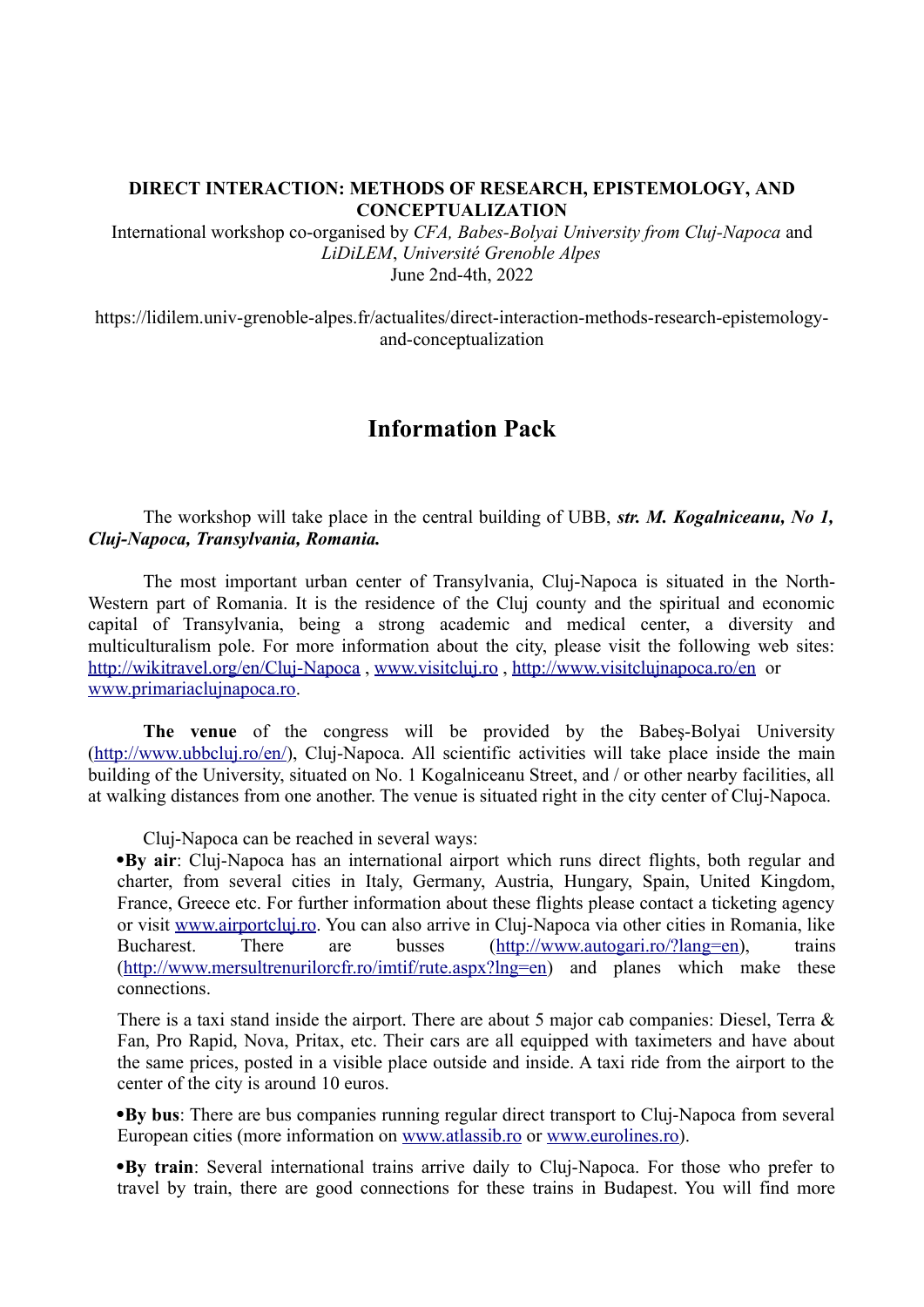information at [http://reiseauskunft.bahn.de](http://reiseauskunft.bahn.de/).

·**By car**: For those traveling by car, you need to know that after passing the Romanian border, you will have to buy a RoVigneta. You can buy it from any gas station, and there is a short term RoVigneta which costs around 3 Euros for 7 days.

You cannot pay directly in Euro, so you will have to change some money if you want to pay cash, but if you have a card like Visa, Mastercard or any other card that works anywhere in Europe, you can use it with no problem, almost at any shop, any gas station, coffee shop and so on. Usually, right near the Romanian border there are PETROM or OMV gas stations. You can purchase the RoVigneta from there.

The airport and the railway station are located relatively close to the city. When arriving in Cluj-Napoca, you can use either taxis or public transport for getting to the city center.

A few maps of **public transportation** here:<http://harti.tramclub.org/ClujE.html>. A bus ticket costs 5 Lei (1 Euro) and you can use one ticket for two journeys/buses). If you have to change the bus, you have to use another half of the ticket. You can buy bus tickets from the small ticket kiosks set up in almost any bus station. More information here: [http://ctpcj.ro/index.php/en/.](http://ctpcj.ro/index.php/en/)

By **taxi**, the journey time (apart from peak hours) is around 15-20 minutes from the airport to the city center and around 10 minutes from the railway station to the city center.

You should take only taxis which have the following brands: Diesel, Nova, Pritax, Pro Rapid, Terra & Fan. Usually you can find the taxis right in front of the airport/railway station. If you have to call, mind the prefix +40 before the telephone number. The taxi fare is around 2, 25 Ron/km during the day and around 4 Lei/km during the night. Total fare from the airport to the city center is around 45 lei/ron (9 Euros), and from the railway station to the center the ride should cost around 15 lei (around 3 Euros). Also, if you need a taxi from the hotel, you can always ask at the reception, they will make a call for you.

For your **hotel reservation**, we highly recommend using [www.booking.com,](http://www.booking.com/) as they usually have better offers than the ones on the official sites. Here are some other options for the accommodation: [http://residence-noemina.clujnapoca-hotels.com](http://residence-noemina.clujnapoca-hotels.com/) <http://clujapartments.ro/s/en/> [http://www.retro.ro](http://www.retro.ro/) <http://www.hotelbeyfin.com/site/> <http://www.hoteltransilvaniacluj.ro/en/> [http://loletlolahotel.ro](http://loletlolahotel.ro/)

For **breakfast and dinner** there is a large number of restaurants:

[http://www.tripadvisor.com/Restaurants-g298474-](http://www.tripadvisor.com/Restaurants-g298474-Cluj_Napoca_Cluj_County_Northwest_Romania_Transylvania.html)

[Cluj\\_Napoca\\_Cluj\\_County\\_Northwest\\_Romania\\_Transylvania.html.](http://www.tripadvisor.com/Restaurants-g298474-Cluj_Napoca_Cluj_County_Northwest_Romania_Transylvania.html) Especially for breakfast, we recommend the pasty bistros called Panemar. You can order pizza from Pizza Treponti (<http://www.treponti.ro/pizza/>), Stele Pizza ([http://www.facebook.com/stelepizza#!/photo.php?](http://www.facebook.com/stelepizza#!/photo.php?fbid=176422665706686&set=pu.153610291321257&type=1&theater) [fbid=176422665706686&set=pu.153610291321257&type=1&theater](http://www.facebook.com/stelepizza#!/photo.php?fbid=176422665706686&set=pu.153610291321257&type=1&theater)), Pizza Hut (<https://www.pizzahutdelivery.ro/locatii/cluj-napoca>) or Piazzetta [\(http://www.lapiazzettacluj.ro/](http://www.lapiazzettacluj.ro/)).

You can find recommendations for bars, pubs and lounges here: <http://www.likealocalguide.com/cluj-napoca/bars> as well as here [https://www.tripadvisor.com/Attractions-g298474-Activities-c20-](https://www.tripadvisor.com/Attractions-g298474-Activities-c20-Cluj_Napoca_Cluj_County_Northwest_Romania_Transylvania.html) Cluj Napoca Cluj County Northwest Romania Transylvania.html.